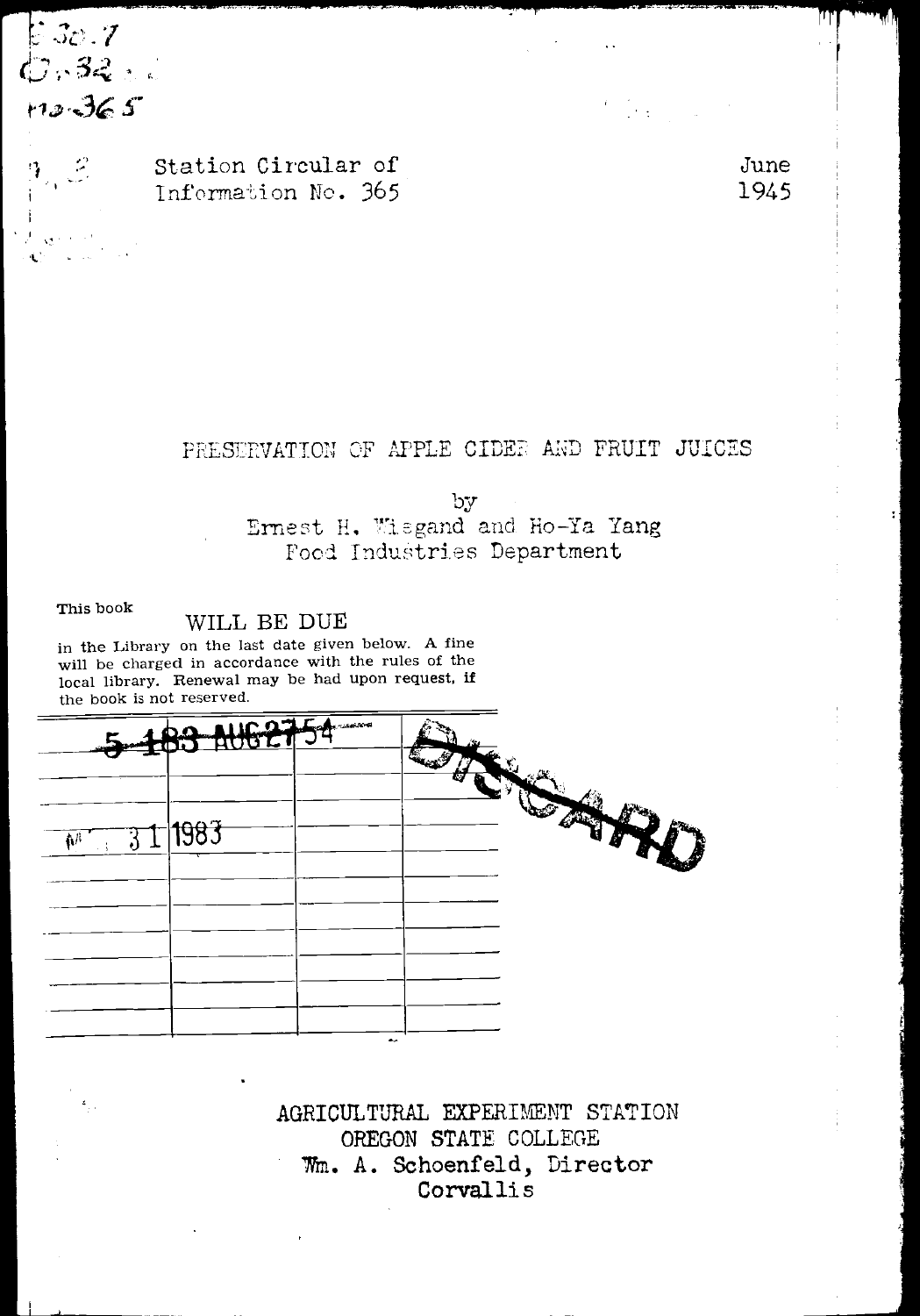$630.7$  $0.32c$ <br>no.365  $\frac{1}{2}$ -3

## -OLEGTION AGRICULTURAL EXPERIMENT STATION<br>
COLLEGTION CREGON STATE COLLEGE<br>
(STATION CREGON STATE COLLEGE OREGON STATE COLLEGE Wm. A. Schoenfeld, Director Corvallis

Circular of Information No. 365

June 1945

## PRESERVATION OF APPLE CIDER AND FRUIT JUICES by Ernest H. Wiegand and Ho-Ya Yang Food Industries Department

Cleanliness is the first ensideration in the making of sweet cider for drinking purposes. The fruit should be thoroughly sorted over and wormy or decayed specimens discarded. The fruit is then washed to remove all dirt. In commercial manufacture, cylinder or brush type washers may be used for this purpose. A continuous flow of fresh water is used in connection with agitators or brushes. After thorough washing the fruit is ground or grated by passing through an apple grater, which shaves it into small pieces. This assists the operator in obtaining a higher percentage of juice than would otherwise be obtained if the fruit were not macerated into small particles. Apparatus for crushing or grating fruit can be had from present manufacturers who handle equipment for the extraction of fruit juices.

Presses of either the screw or hydraulic type can be used for the extraction of the juice from the grated fruit. The hydraulic type is more efficient, giving a much larger amount of juice. The use of racks and press cloths in connection with the hydraulic press will also add to the efficiency of the operation. About four to four and one-half gallons of juice can be obtained from each bushel of fruit.

After pressing the juice should be handled in accordance with the desire of the operator in packing for future use. For ordinary barrelling operations not as great care is necessary in treating the juice because a highly clarified product will not be required. Coarse materials can be strained out and even a milk clarifier or centrifuge can he used for artial clarification.

Where extreme clarity is desired, however, enzyme preparations are needed to speed up the operation. For removal of the colloidal material found in fruit juices that cause turpidity use a commercial enzyme preparation called Pectinol.\* A small quantity of Pectinol A (20 oz. per 100 gallons of juice) is stirred in. If the juice is at a temperature of  $70^{\circ}$  F. it will take about 16 hours. Heat the juice to 130° F. and precipitation will occur in two hours. After the juice is treated it should be filtered and heated to at least 170° F. before it is filled Into containers. After filling these are sealed and pasteurized at once. The pasteurization is at 170° F. for one hour. After pasteurization the containers are immediately cooled to approximately room temperature that is still high enough to dry off the containers after they have been placed away for storage.

\* Pectinol is manufactured by Rohm and Haas Company, Philadelphia, Pa.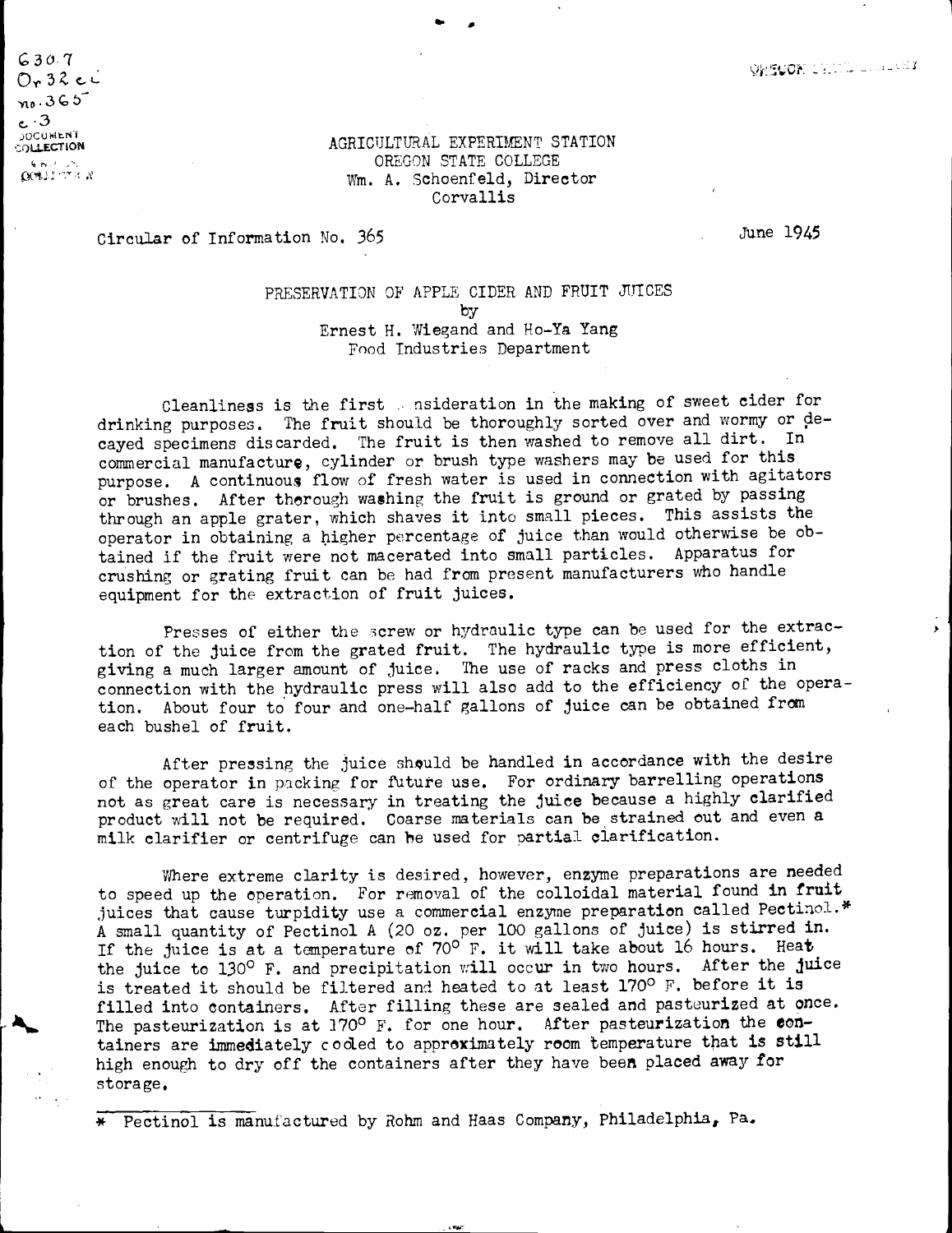In case of semi-commercial production of fruit juice the following method should be used in clarifying the juice. The juice should be run into settling tanks. The use of Pectinol is desirable at this noint as it improves the clarity.

Filter aids such as Hyflo Supercel\* should be used in connection with good filtering equipment to assist in clarification. It takes about one-half to one percent by weight of this material added to the fruit juice to make a perfectly clear product. The Supercel is first added to water in small amounts and the filtering cloth or pad of the filter is coated by pumping the water containing a small portion of the Supercel through the filter. The remaining quantity of the Supercel is mixed with the pectinol treated juice and pumped through the filter for clarification.

Clear juice obtained by this method can be pasteurized by filling into sterilized containers after heating in a flash tubular heater to 180° F. Such heaters can be easily constructed using block tin or stainless steel tubing immersed in a tank of hot water controlled to 180° F. As the juice flows through this pipe it quickly heats to the required  $180^{\circ}$  F. and can be filled into glass or enameled tin containers and sealed. This method is simple and the enclosed illustration shows how it should be set up.

For farm packing the strained juice can be placed in clean sterilized gallon-size glass jars, set into water and heated to  $180^{\circ}$  F. When the center of the bottle reaches 180° F. it can be sealed with sterilized corks or caps, cooled and stored. Such juice is good but may not have the clarity of the above packs.

## Barrelled Cider

The above method can be applied to cider for barrelling. The cider is first flash pasteurized and by the same method cooled, and then run into an oak barrel properly cleaned and sterilized.

When full, dissolve one-tenth of one per cent by weight of a good pure grade of sodium benzoate in a small quantity of hot water and add to the barrel. Bung the barrel and mix thoroughly, by rolling. Store at 32° F. Such cider will keep for quite a long time. Without the sodium benzoate it will not keep long because of possible contamination. Large glass bottles holding five gallons can be filled with the hot pasteurized juice for storage, These do not require cold storage if handled as indicated under canning or bottling.

Barelled apple juice containing benzoate of soda, if offered for sale, must be clearly marked "Contains not over  $1/10$  of  $1\%$  of sodium benzoate."

\* Hyflo Supercel can be obtained through Johns Manville Company, Portland, Oregon.